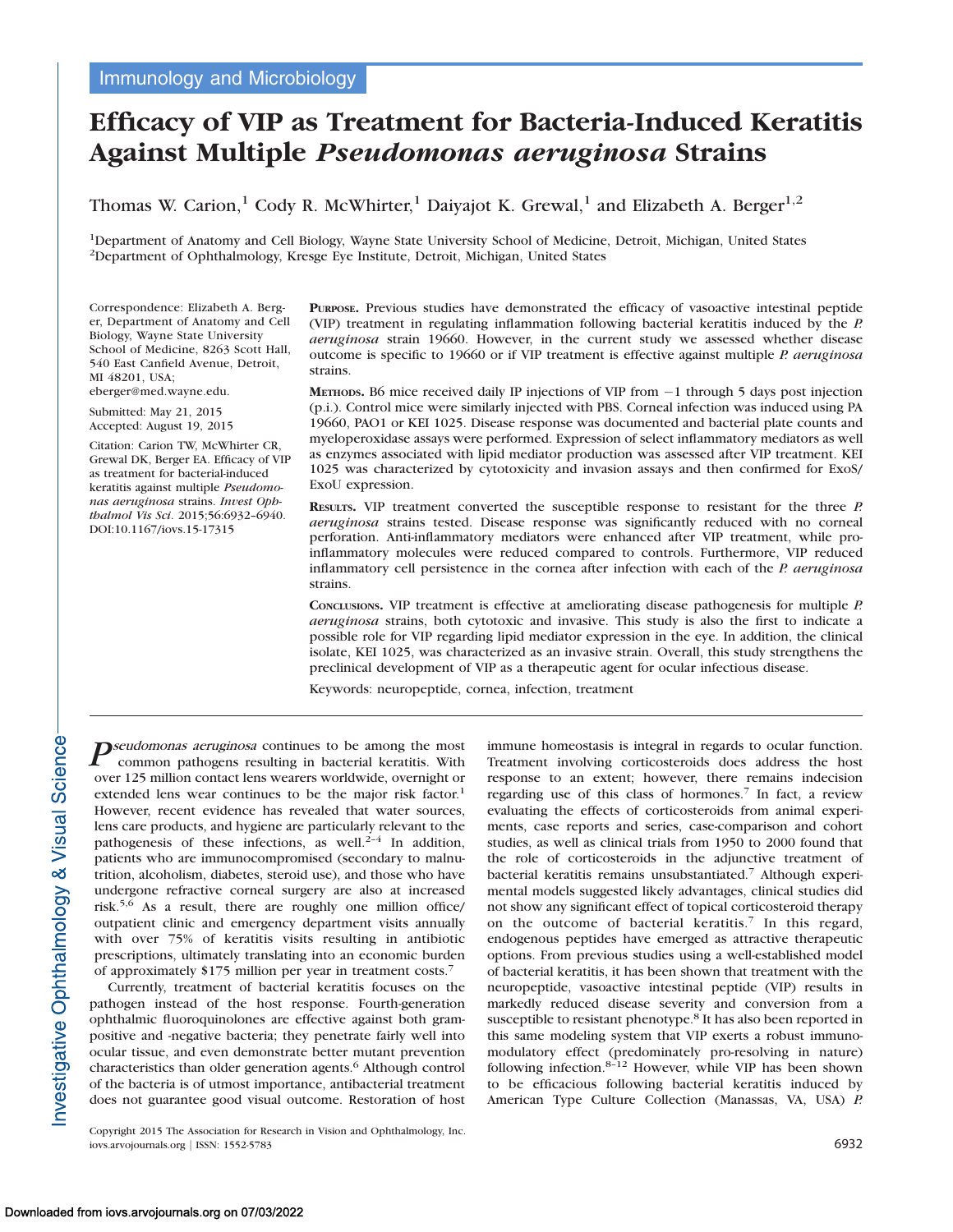aeruginosa strain  $19660$ ,  $8-12$  it is imperative to assess whether these effects are specific to this particular strain or if it would be equally effective against other strains of P. aeruginosa. Therefore, in the current study, we compared VIP treatment after infection with cytotoxic P. aeruginosa strain 19960 (PA 19960) against both an invasive strain (PAO1) and a clinical isolate (KEI 1025) in a mouse model of bacterial keratitis.

# **METHODS**

# Bacterial Preparation

Bacterial cultures were prepared as previously described.13 In brief, each strain was grown in peptone-tryptic soy broth (PTSB) containing 5% peptone (BD Biosciences, Franklin Lakes, NJ, USA) and 0.25% trypticase soy broth (Sigma-Aldrich, St. Louis, MO, USA) at  $37^{\circ}$ C in a circulating water bath (150 rpm) for 18 hours to an optical density (OD) reading of 1.4 to 1.6 at 540 nm. Cultures were centrifuged at 6000g for 10 minutes at 15°C, washed once and resuspended in sterile normal saline for use as indicated below.

# Experimental Animal Protocol

Female, 8-week-old C57BL/6J (B6) mice (Jackson Laboratory, Bar Harbor, ME) were anesthetized, and the left central cornea was scarified as previously described.<sup>14</sup> An aliquot (5 lL) of bacterial suspension containing 10<sup>6</sup> colony-forming units (CFU)/ $\mu$ L of *P. aeruginosa* was topically applied to the wounded corneal surface. Mice were infected with the following strains of P. aeruginosa: cytotoxic strain ATCC 19660, invasive strain PAO1 (ATCC strain 15692), and a clinical isolate, KEI 1025 (Kresge Eye Institute, Detroit, MI, USA). Eyes were monitored daily and disease response was graded using an established grading scale<sup>15</sup> for statistical comparison at 1, 3 and 5 days post injection (p.i.). Disease response was further illustrated photographically at 3 and 5 days p.i. For all in vivo experiments,  $n=5$  animals/group/time point were used unless specified otherwise. Analysis of wounded (debrided), uninfected corneas with or without VIP treatment has been previously published<sup>8</sup> and therefore, was not included as an additional control in the current study in order to minimize animal usage. All animals were treated in a manner approved by Wayne State University Institutional Animal Care and Use committee and conformed to the Association for Research in Vision and Ophthalmology statement on the Use of Animals in Ophthalmic and Vision Research.

## VIP Treatment

Mice received daily intraperitoneal (IP) injections of VIP (5 nM in 100 µL; Bachem, Torrance, CA, USA) beginning 1 day prior to infection (day-1) through a maximum of 5 days p.i. Control mice were similarly injected with sterile PBS.

# Bacterial Load

Corneas from VIP- and PBS-treated B6 mice were collected at 3 and 5 days p.i., and the number of viable bacteria was quantitated. Individual corneas were homogenized in sterile 0.9% saline containing 0.25% BSA. Serial 10-fold dilutions of samples were plated on Pseudomonas isolation agar (BD Biosciences) in triplicate, and plates were incubated overnight at  $37^{\circ}$ C. Results are reported as CFU/cornea  $\pm$ SEM.

# Myeloperoxidase (MPO) Assay

An MPO assay was performed to estimate the number of PMN in corneas of VIP- and PBS-treated B6 mice. Corneas were removed at 1, 3, and 5 days p.i. and homogenized in 1.0 mL of 50 mM phosphate buffer (pH 6.0) containing 0.5% hexadecyltrimethyl-ammonium. Samples were freeze-thawed, and then after centrifugation,  $100 \mu L$  of the supernatant was added to 2.9 mL of 50 mM phosphate buffer containing odianisidine dihydrochloride (16.7 mg/100 mL) and hydrogen peroxide (0.0005%). Changes in absorbancy (460 nm) were monitored for 5 minutes at 30 second intervals. The slope of the line was determined for each sample and used to calculate units of MPO/cornea. One unit of MPO activity is equivalent to  $\sim 2 \times 10^5$  PMN. $^{16}$ 

## Real-time RT-PCR

Total RNA was isolated from individual whole corneas for in vivo analysis (RNA STAT-60; Tel-Test, Friendswood, TX, USA) according to the manufacturer's instruction, and quantitated by spectrophotometric determination (260 nm). Total RNA (100 ng) was reverse transcribed and used to produce a cDNA template as previously described.<sup>7</sup> cDNA products were diluted 1:20 with DEPC-treated water, and 2  $\mu$ L cDNA (10- $\mu$ L total reaction volume) was used for semi-quantitative real-time RT-PCR analysis (CFX Connect Real-Time RT-PCR Detection System; BioRad, Hercules, CA, USA). All mouse primer pair sequences designed in the laboratory (PrimerQuest, Integrated DNA Technologies, Coralville, IA, USA) are listed in the Table. SOCS3, COX-2 and ALOX-12 were purchased commercially (Qiagen, Venlo, The Netherlands). PCR amplification conditions were determined using routine methods.<sup>17</sup> Relative transcript levels were calculated using the relative standard curve method comparing the amount of target normalized to an endogenous reference, b-actin. Data are shown as the mean  $\pm$  SD for relative transcript levels and represent at least two individual experiments.

Total RNA was similarly processed for detection of ExoS and ExoU expression by PA 19660, PAO1 and KEI 1025 grown in culture. Results obtained by real-time RT-PCR were confirmed by agarose gel electrophoresis. Amplified products were run on a 1% agarose gel for 40 minutes at 80V. No reverse transcriptase (NRT) controls were included for all PCR analyses to ensure PCR amplicon specificity to cDNA and not chromosomal DNA.

# **ELISA**

Interleukin-1  $\beta$  (IL-1 $\beta$ ), IL-10, TNF- $\alpha$ , TGF- $\beta$ , and MIP-2 protein levels were selectively tested by enzyme-linked immunosorbent assay (ELISA) at 3 and 5 day p.i. Whole corneas were individually homogenized in 500  $\mu$ L of PBS containing 0.1% Tween-20, with a glass micro tissue grinder and centrifuged at 13,000g for 10 minutes. Supernatants were run in triplicate per the manufacturer's instruction (R&D Systems, St. Paul, MN, USA). The reported sensitivity of this assay was 4.8 pg/mL for IL-1b, 5.22 pg/mL for IL-10, 7.21 pg/mL for TNF-a, 15.4 pg/mL for TGF- $\beta$  and 1.5 pg/mL for MIP-2. Results are expressed as average picogram of each cytokine/mL  $\pm$  SEM.

# Cytotoxicity and Invasion Assays

HT-29 cells, a human colorectal adenocarcinoma cell line with epithelial morphology (HTB-38; ATCC), were seeded into tissue culture plates rinsed with Hanks balanced salt solution and grown to 80 to 90% confluency (1–2 days) in Dulbecco modified Eagle medium (DMEM) (Gibco, Gaithersburg, MD,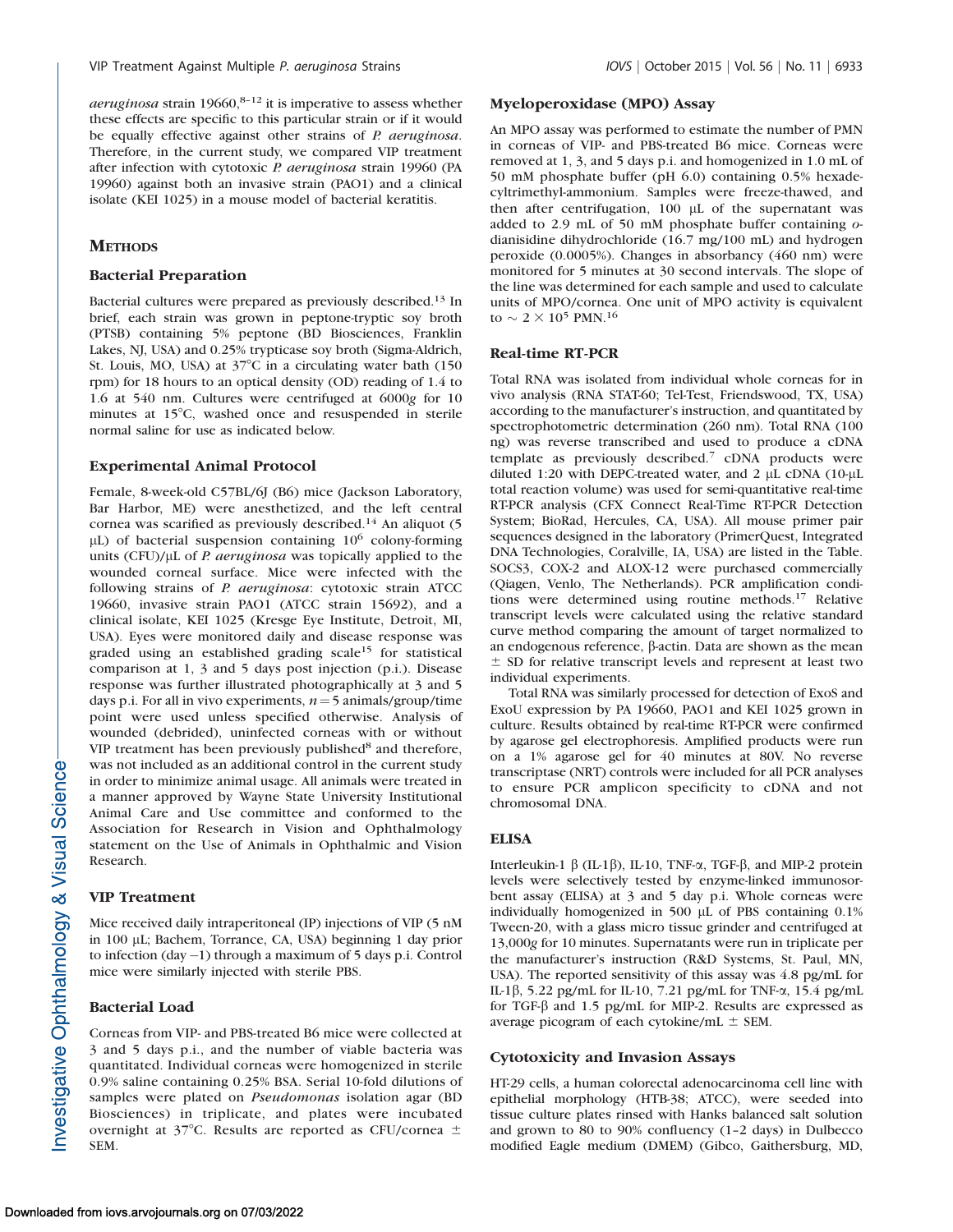|  |  |  |  |  |  |  | TABLE. Nucleotide Sequences of Specific Primers Used for PCR Amplification |
|--|--|--|--|--|--|--|----------------------------------------------------------------------------|
|--|--|--|--|--|--|--|----------------------------------------------------------------------------|

| Gene           | <b>Nucleotide Sequence</b>                 | Primer |
|----------------|--------------------------------------------|--------|
| $\beta$ -actin | 5'- GAT TAC TGC TCT GGC TCC TAG C -3'      | F      |
|                | 5'- GAC TCA TCG TAC TCC TGC TTG C $-3'$    | R      |
| IL-1 $\beta$   | 5'- CGC AGC AGC ACA TCA ACA AGA GC -3'     |        |
|                | 5'- TGT CCT CAT CCT GGA AGG TCC ACG -3'    | R      |
| $TNF-\alpha$   | $5'$ - ACC CTC ACA CTC AGA TCA TCT T -3'   |        |
|                | $5'$ - GGT TGT CTT TGA GAT CCA TGC -3'     | R      |
| CXCL2/MIP-2    | 5'- TGT CAA TGC CTG AAG ACC CTG CC -3'     |        |
|                | 5'- AAC TTT TTG ACC GCC CTT GAG AGT GG -3' | R      |
| $II-10$        | 5'- TGT CAA TGC CTG AAG ACC CTG CC -3'     |        |
|                | 5'- AAC TTT TTG ACC GCC CTT GAG AGT GG -3' | R      |
| $TGF-\beta$    | 5'- TCT CTG CTC TCT GCT GCT GAT ATG C -3'  |        |
|                | 5'- AGG ACA AAT GGC TCT GAC ACA GTA CC -3' | R      |
| exos           | $5'$ - GGA GCT GGA TGC GGG GAC A $-3'$     |        |
|                | 5'- GGC CGC CTC TTC GAG AAC -3'            | R      |
| exoU           | 5'- GCT AAG GCT TGG CGG AAT -3'            |        |
|                | 5'- GGC CGC CTC TTC GAG AAC -3'            | R      |

F, forward; R, reverse.

USA). The cells were cultured at  $37^{\circ}$ C and 5% CO<sub>2</sub>. On the day of the experiment, the cells were rinsed with PBS, and then incubated in fresh culture medium containing a bacterial suspension (200  $\mu$ L) of either PA 19660, PAO1, or KEI 1025 at a concentration of  $10^7$  CFU/µL (as prepared above) resulting in a multiplicity of infection (MOI) of 100. Cells were co-incubated with the bacteria for 3 hours ( $37^{\circ}$ C, 5% CO<sub>2</sub>), rinsed with PBS, treated with gentamicin (200 µg/mL) for an additional 1 hour to kill any extracellular bacteria, and washed with PBS  $(3x)$  to remove the antibiotic and dead bacteria. Cells were further processed for cytotoxicity and invasion assays as described below.

Cytotoxicity was determined using an enzymatic assay (Cytotox 96; Promega, Madison, WI, USA) per the manufacturer's instruction. Briefly, supernatants from infected HT-29 cells were collected from which levels of lactate dehydrogenase (LDH), a cytoplasmic enzyme released upon cell death, were determined. HT-29 cells exposed to a lysis solution served as a control for maximum LDH release. Results are reported as % of cytotoxicity  $\pm$  SEM.

Regarding bacterial invasion, cells were lysed by incubation with Triton X-100 (0.5%) for 15 minutes. Cell lysates were diluted 1:100, and then plated in triplicate onto Pseudomonas isolation agar plates. Results are represented as CFU/mL of cellular lysate  $\pm$  SEM.

## Bactericidal Assay

Pseudomonal cultures were grown as described above and diluted to a concentration of  $10^4$  CFU/µL. A 1:100 dilution was made into 200  $\mu$ L of PBS with or without various concentrations of VIP  $(10^{-8}$  to  $10^{-10}$  M) and incubated for 2 hours at  $37^{\circ}$ C (5% CO<sub>2</sub>). Aliquots containing 50 µL were plated on Pseudomonas isolation agar (BD Biosciences) in triplicate, and plates were incubated overnight at 37°C. Results are reported as total  $\pm$  SEM CFU.

## Statistical Analysis

Differences in clinical scores between two groups at each time point were tested by the Mann-Whitney  $U$  test. For all other experiments, an unpaired Student's t-test (for comparison between two groups) was used. Data were considered significant at a  $P$  value of <0.05. All experiments were repeated at least twice and representative data from a typical experiment are shown unless otherwise noted.

## **RESULTS**

#### Ocular Response to Multiple P. aeruginosa Strains

To investigate the efficacy of VIP as a treatment against multiple strains of P. aeruginosa, mice were infected with three different strains of P. aeruginosa (including both invasive and cytotoxic) and disease outcome compared between VIPtreated experimental groups and PBS-treated controls. As represented in Figure 1, infected corneas consistently demonstrated central corneal opacity  $(+1)$  at 1 day p.i. for all bacterial strains. PA 19660-infected controls progressed to dense opacity covering the entire anterior segment  $(+3)$  by 3 days p.i. with 60% of corneas perforating by 5 days p.i. Disease response was less severe in PAO1 and KEI 1025 infected controls, which resulted in dense opacity, partially or fully covering the pupil (þ2) at 3 days p.i. and only 30% and 10% corneal perforation, respectively, by 5 days after infection.

Ocular disease response of infected mice after VIP injection was improved over time compared to respective controls for all three bacterial strains. In fact, median clinical score of VIPtreated animals indicated significantly less disease at both 3 and 5 days p.i. after infection with PA 19660 and KEI 1025, while only 5 days p.i. was significant for PAO1. Representative photographs taken at 3 and 5 days p.i. for each bacterial strain and treatment group are provided in Figure 2 and demonstrate that the early disease response appears to be more severe for the cytotoxic strain PA 19660 compared to PAO1 and KEI 1025. At 5 days p.i., PAO1 and PA 19660 exhibit corneal perforation with severe corneal thinning and increased vasculature observed in KEI 1025. A marked decrease in corneal opacity, however, can be seen in all experimental mice compared to the respective control corneas at both time points suggesting that VIP treatment improves the disease response regardless of the invasive/cytotoxic phenotype.

## Bacterial Load

Direct plate counts were used to determine the number of viable bacteria in infected corneas at 3 and 5 days p.i. and the results are shown in Figure 3. Overall, bacterial loads detected in PBS-treated controls were similar over time across the three bacterial strains, with significantly elevated bacteria at 5 days p.i. in PA 19660 versus PAO1 ( $P = 0.047$ ) only. VIP treatment of PA 19660-infected corneas revealed significantly less bacteria at both 3 and 5 days p.i. when compared to respective controls.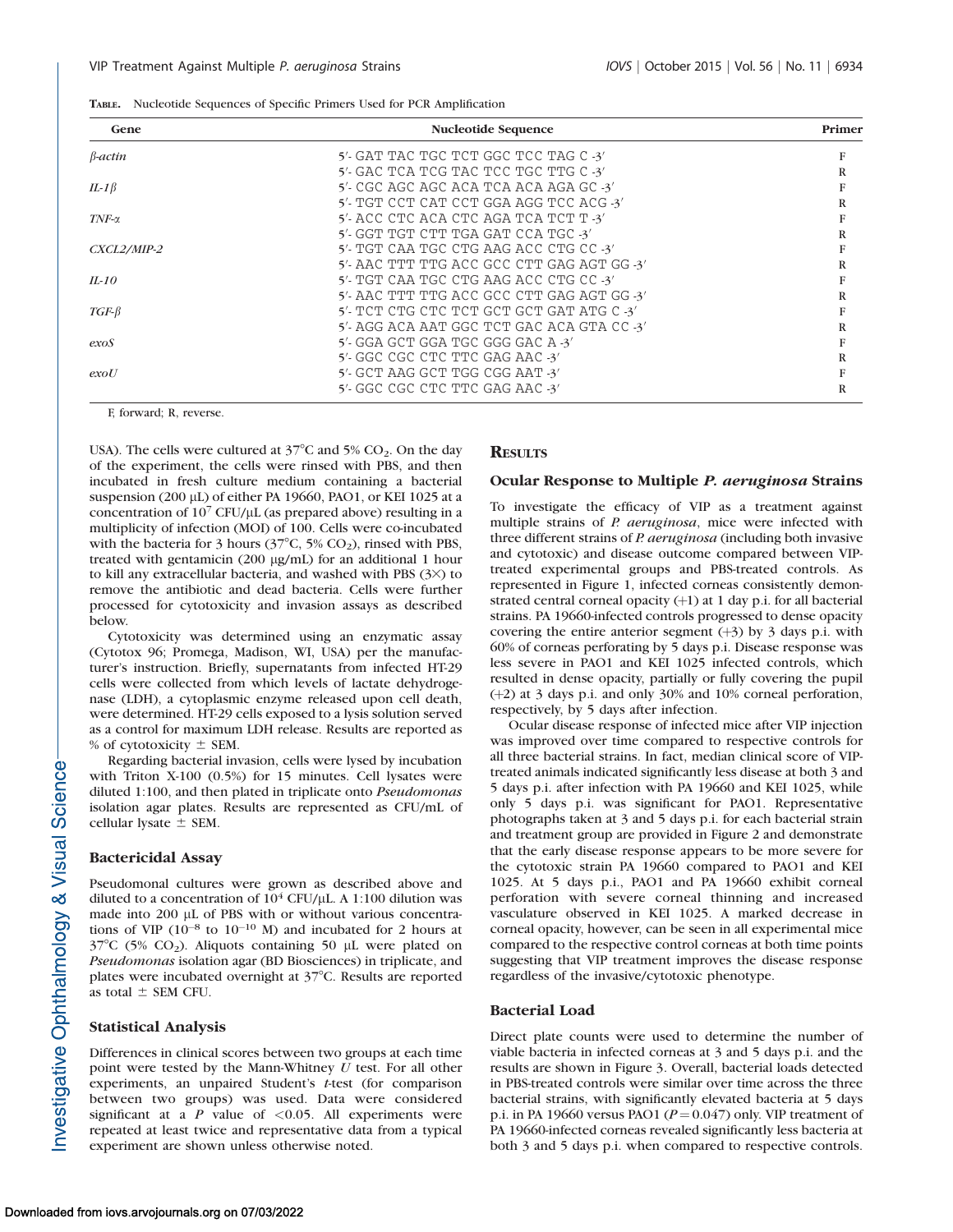

FIGURE 1. Ocular disease response of infected B6 mice after injection of VIP or PBS. Results are median clinical scores  $\pm$  SEM. Significant differences between the two groups were observed at both 3 and 5 days after infection with PA 19660 and KEI 1025. Although disease response was improved at 3 days, as well, only 5 days were significant after PAO1 infection.

PAO1 showed a similar trend albeit only 3 days p.i. was significantly reduced. Regarding KEI 1025-infected animals, there was no difference in bacterial load at 3 days after VIP treatment, though it was significantly decreased at 5 days p.i.

## MPO Assay

As the most abundant protein in neutrophils, the amount of MPO was quantitated to assess PMN numbers over time following infection. MPO levels (Fig. 4) were up-regulated in PBS-treated controls after infection with PAO1, PA 19660, and KEI 1025 at all time points. VIP treatment resulted in a significant reduction in the amount of MPO detected compared to controls for all three bacterial strains tested, except for PAO1 at 1 day p.i.

## Cytokine/Chemokine Expression

At 5 days p.i., mRNA levels of select pro- and anti-inflammatory cytokines/chemokines, known to be differentially expressed in PA 19660-infected corneas,<sup>8</sup> were analyzed in both PAO1- and KEI 1025-infected mice, as well (Fig. 5). Regarding PBS-treated control mice, results indicated that corneal expression levels of IL-1 $\beta$ , TNF- $\alpha$ , and MIP-2 were similarly up-regulated, while IL-10 and TGF-b were down-regulated during PAO1- and KEI 1025-induced infection, similar to that observed after PA 19660 infection. Furthermore, the aforementioned pro-inflammatory molecules were effectively down-regulated in VIP- versus PBStreated mice infected with PA 19660, PAO1 and KEI 1025. In contrast, VIP treatment significantly enhanced levels of antiinflammatory mediators, IL-10 and TGF- $\beta$ , compared to PBStreated animals after infection with all three bacterial strains. Moreover, three additional molecules were examined, including a member of the suppressor of cytokine signaling (SOCS) family, SOCS3, was similarly examined, as this molecule has been implicated as a cytokine-inducible negative regulator of cytokine signaling.<sup>18</sup> SOCS3 was up-regulated after VIP treatment against PA 19660, PAO1, and KEI 1025 when compared to PBS-treated controls, as shown in Figure 5. Cyclooxygenase (COX)-2, rapidly induced in response to proinflammatory cytokines, was enhanced after VIP treatment over PBS-treated controls for all three strains. Additionally the



FIGURE 2. Slit-lamp views of P. aeruginosa bacteria-infected B6 mice. Representative eyes from PBS-treated (top row) and VIP-treated (bottom row) mice were photographed at 3 (left) and 5 (right) days following infection with PAO1, PA 19660, and KEI 1025. Control eyes illustrate the typical disease response that ultimately results in corneal perforation, whereas VIP treatment demonstrated improved disease outcome. Magnification:  $\times 31$ .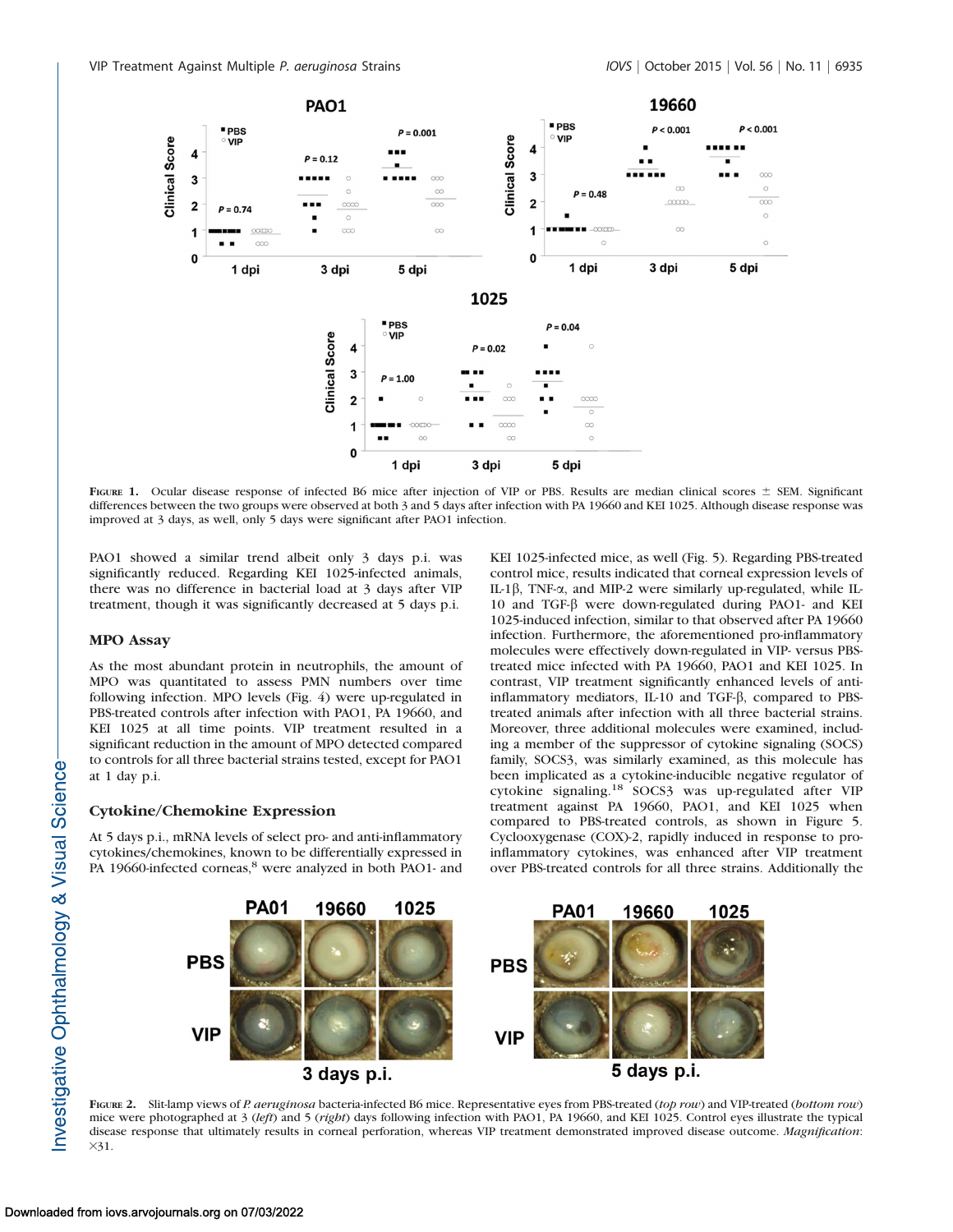

FIGURE 3. Quantitation of viable bacteria. Bacterial counts were detected from corneas of VIP- treated versus PBS-treated animals after P. aeruginosa ocular infection with PAO1 (left), PA 19660 (middle), and KEI 1025 (right). Results showed a decrease in viable bacteria after VIP treatment for all three strains tested at both 3 and 5 days p.i. Statistical significance was observed at 3 days p.i. for PAO1 and at 5 days for KEI 1025, whereas PA 19660 was significant at both time points after VIP treatment.

lipoxygenase, ALOX12—known to convert leukotriene A4  $(LTA<sub>4</sub>)$  into the pro-resolving bioactive lipoxin  $A<sub>4</sub>$  (LXA<sub>4</sub>) and  $LXB_4$ —was up-regulated in corneas of VIP-treated mice compared to PBS-treated controls after infection with all three strains as illustrated in Figure 5.

Next, protein levels of selected molecules IL-1 $\beta$ , TNF- $\alpha$ , MIP-2, IL-10, and TGF- $\beta$  were confirmed at 3 and 5 days p.i., and results are shown in Figure 6. Results at the protein level corroborated observations at the transcript level, whereby proinflammatory mediator (IL-1 $\beta$ , TNF- $\alpha$  and MIP-2) expression was significantly reduced, and anti-inflammatory molecules (IL-10 and TGF-b) were significantly augmented in VIP-treated versus PBS-treated mice infected with PA 19660, PAO1, and KEI 1025 at both time points.

## Characterization of Clinical Isolate KEI 1025

We next sought to characterize the clinical isolate KEI 1025 by its mode of pathogenicity as compared with PA 19660 (cytotoxic) and PAO1 (invasive). Cytotoxicity was determined via detection of LDH released by bacterially infected HT-29 cells in vitro (Fig. 7A). Results indicated that KEI 1025 was the least cytotoxic strain at only 0.5%  $\pm$  0.1% cell lysis after 4 hours of co-incubation. PAO1 was slightly higher with  $3\% \pm$ 0.1% lysis, while PA 19660 demonstrated cytotoxic activity as high as  $89\% \pm 0.9\%$ .

Evaluation of invasive capacity was carried out using bacterial plate counts and the gentamicin exclusion test (Fig.

7B). Results revealed that both PAO1 and KEI 1025 exhibit invasive behavior with  $11.7 \times 10^4$  and  $8.3 \times 10^4$  CFU/mL detected intracellularly, respectively. In contrast, PA 19660 resulted in significantly less intracellular bacteria at  $0.4 \times 10^4$ CFU/mL.

Cytotoxic and invasive capacities were confirmed by the presence of the cytotoxin, ExoU, which has been correlated with acute cytotoxicity, $19,20$  or ExoS, expressed only by invasive strains.<sup>21</sup> As shown in Figure 7C, PA 19660 was  $ExoU^{+}/ExoS^{-}$  (Fig. 7C, lanes 1 and 4) as expected for the cytotoxic strain; while both KEI 1025 (Fig. 7C, lanes 2 and 5) and PAO1 (Fig. 7C, lanes  $3$  and  $6$ ) were ExoU<sup>-</sup>/ExoS<sup>+</sup>, corresponding to the invasive phenotype. C<sub>q</sub> values obtained from PCR analyses for ExoU<sup>-</sup> and ExoS<sup>-</sup> samples and NRT controls were >35 (data not shown).

#### Bactericidal Activity of VIP

Given that VIP was more effective at reducing bacterial load following ocular infection with the cytotoxic strain 19660 compared to invasive strains KEI 1025 and PAO1, we next examined the bactericidal activity of this neuropeptide. VIP demonstrated direct antibacterial activity against all three strains of P. aeruginosa as indicated by decreased plate counts for the three tested concentrations shown in Figure 8. While the effects observed in PAO1 appeared to be dose-dependent, this was not the case for PA 19660 or KEI 1025.



FIGURE 4. MPO levels as detected from corneas of VIP-treated versus PBS-treated B6 mice following ocular infection with the P. aeruginosa strains PAO1 (left), PA 19660 (middle), and KEI 1025 (right). Levels of MPO were significantly lower at 1, 3, and 5 days p.i. for PA 19660 and KEI 1025, indicating fewer infiltrating PMN after infection. MPO levels after PAO1 infection were similar at 1 day p.i. but significantly decreased at 3 and 5 days.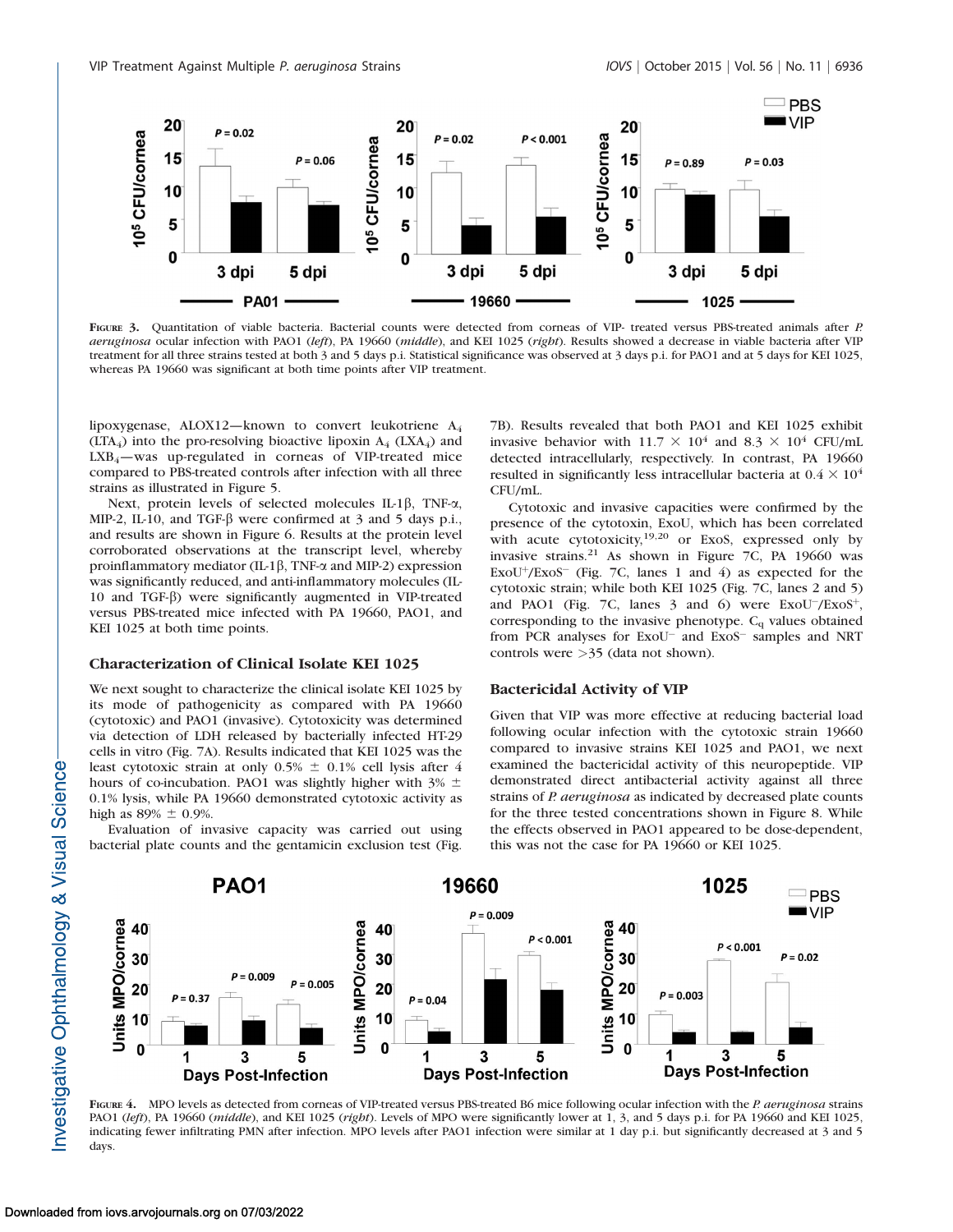

FIGURE 5. Select cytokine, chemokine, and lipid mediator-related transcript levels were assessed after VIP treatment in B6 mice infected with the P. aeruginosa strains PAO1, PA 19660, and KEI 1025 at 5 days p.i. Proinflammatory molecules (IL-1 $\beta$ , TNF- $\alpha$ , MIP-2) were reduced, whereas antiinflammatory molecules, TGF-b and IL-10, were enhanced after VIP treatment. SOCS3, COX-2, and ALOX12 (12-LOX) were also up-regulated compared to PBS treatment for all three bacterial strains tested.



FIGURE 6. Protein expression of select cytokines and chemokines in VIP-treated versus PBS-treated B6 mice. IL-1β, TNF-α, MIP-2, IL-10, and TGF-β protein levels are shown as detected by ELISA at 3 and 5 days following infection with PAO1, PA 19660, and KEI 1025. Significance was observed between VIP treatment and PBS controls at all time points tested for all three P. aeruginosa strains. Pro-inflammatory molecules were consistently reduced, and anti-inflammatory cytokines were elevated with VIP treatment.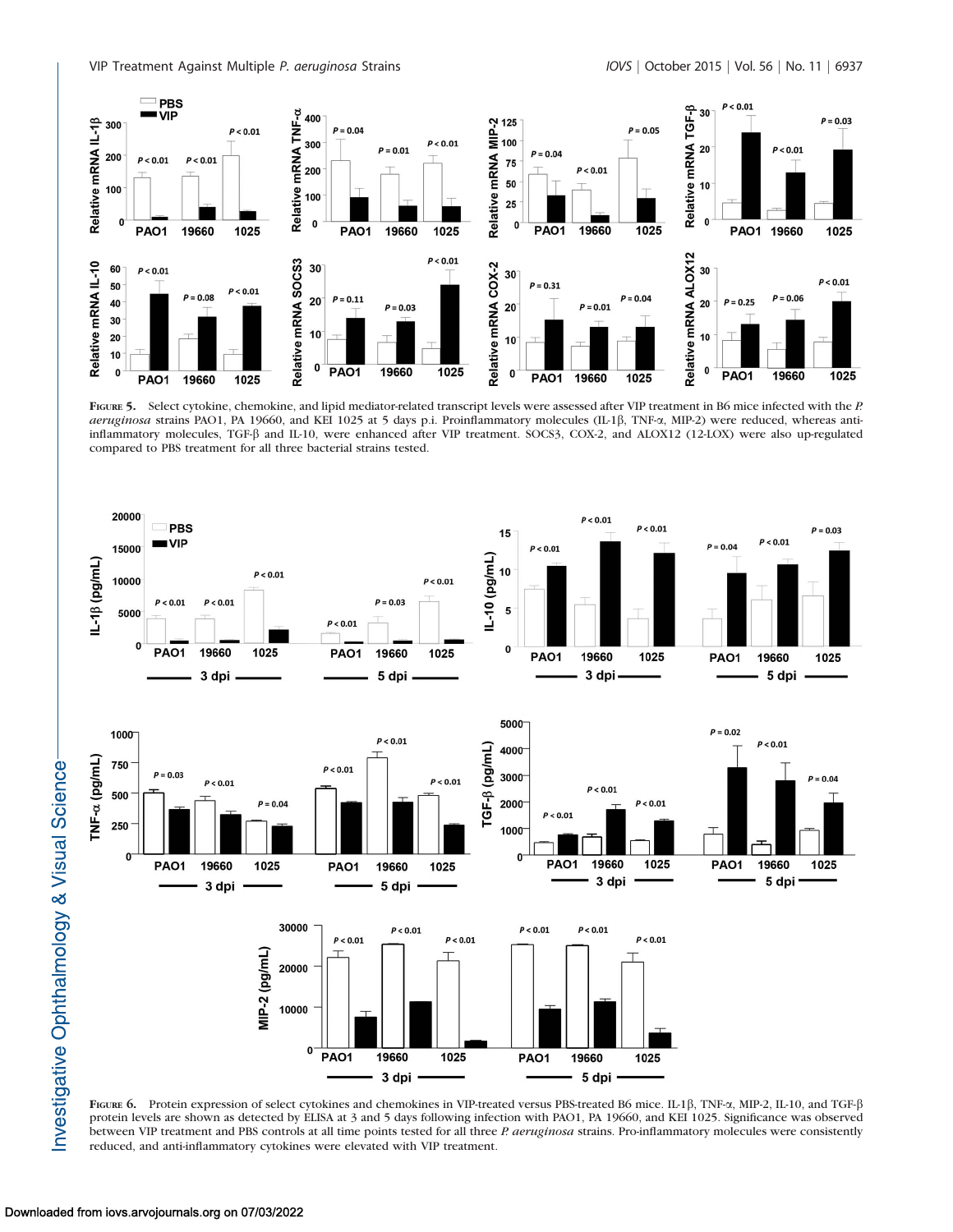

FIGURE 7. (A) Representative results from a cytotoxicity assay detecting LDH release from HT-29 cells after infection with PAO1, PA 19660, and KEI 1025. Results are expressed as the percent of cytotoxicity compared to that of positive control (maximum LDH release). PA 19660 demonstrated higher levels of cytotoxicity than PAO1 and KEI 1025. (B) Invasion assay as detected by bacterial plate counts after infection of HT-29 cells with PAO1, PA 19660, and KEI 1025. Results are expressed as CFU/mL of cell lysate. PAO1 and KEI 1025 indicated greater invasive capacity compared to PA 19660. (C) Amplified PCR products for ExoU (left) and ExoS (right) expression by PA 19660, PAO1, and KEI 1025, as confirmed by agarose gel electrophoresis.

# **DISCUSSION**

Previous studies examining the immunoregulatory effects of VIP have supported its role as a potent anti-inflammatory molecule during pseudomonal keratitis. To this end, VIP has been shown to modulate cytokine production, adhesion molecules, components of the extracellular matrix (ECM), growth factors, angiogenic molecules, defensins, TLRs and TLR-related molecules such as ST2 and SIGIRR, ultimately enhancing disease resolution after infection with PA 19660, a cytotoxic strain.8–12 In light of these studies and the implication for VIP in the clinical setting, it is imperative to assess whether this neuropeptide is equally efficacious against other strains of P. aeruginosa including PAO1, an invasive strain, and KEI 1025, a previously uncharacterized clinical isolate. Therefore, in the current study, we examined the protective effects of VIP against both cytotoxic and invasive strains.

Overall, VIP treatment resulted in reduced disease pathogenesis for all three *P. aeruginosa* strains tested as indicated by mean clinical score, bacterial load, cytokine/chemokine expression and host inflammatory cell infiltrate. Although mean clinical score was improved after VIP treatment for all strains, it was evident that the clinical isolate KEI 1025 caused significantly less disease than both PAO1 ( $P = 0.02$ ) and PA 19660 ( $P = 0.003$ ). On the other hand, it is noteworthy that PA 19660 resulted in most severe disease outcome as supported by a higher rate of corneal perforation, increased bacterial load and increased PMN infiltrate. This more aggressive infection serves well for the efficacy of VIP, which has been consistently used in our past studies. This study is also the first to characterize the clinical isolate, KEI 1025 as an  $ExoU^-/ExoS^+$ invasive strain of *P. aeruginosa*. Although administering VIP post infection would be more clinically relevant, injections for the current study were started one day prior in order to stay in alignment with previously published studies investigating PA 19660 corneal infection. $8-12$  Furthermore, studies examining both post-infection and topical treatments are currently ongoing and preliminarily appear to be efficacious against P. aeruginosa-induced keratitis (unpublished data).

In addition, it appears as though VIP is more effective at reducing bacterial load when corneas are infected with the cytotoxic strain (PA 19660) versus an invasive strain (KEI 1025/PAO1). This finding suggests extracellular bactericidal activity by VIP, which was confirmed in vitro. VIP was found to possess direct antimicrobial activities against the three tested



FIGURE 8. VIP-mediated antimicrobial activity against P. aeruginosa strains 19660, PAO1, and KEI 1025. Bactericidal assay results as determined by bacterial plate counts after incubation with VIP ( $10^{-10}$  to  $10^{-8}$  M) for 2 hours at 37°C. Results are total CFUs  $\pm$  SEM. Reduced bacterial viability was observed for both the cytotoxic strain (19660) and the invasive strains (PAO1 and KEI 1025).  $^{*}P < 0.05$ ;  $^{*}P < 0.01$ .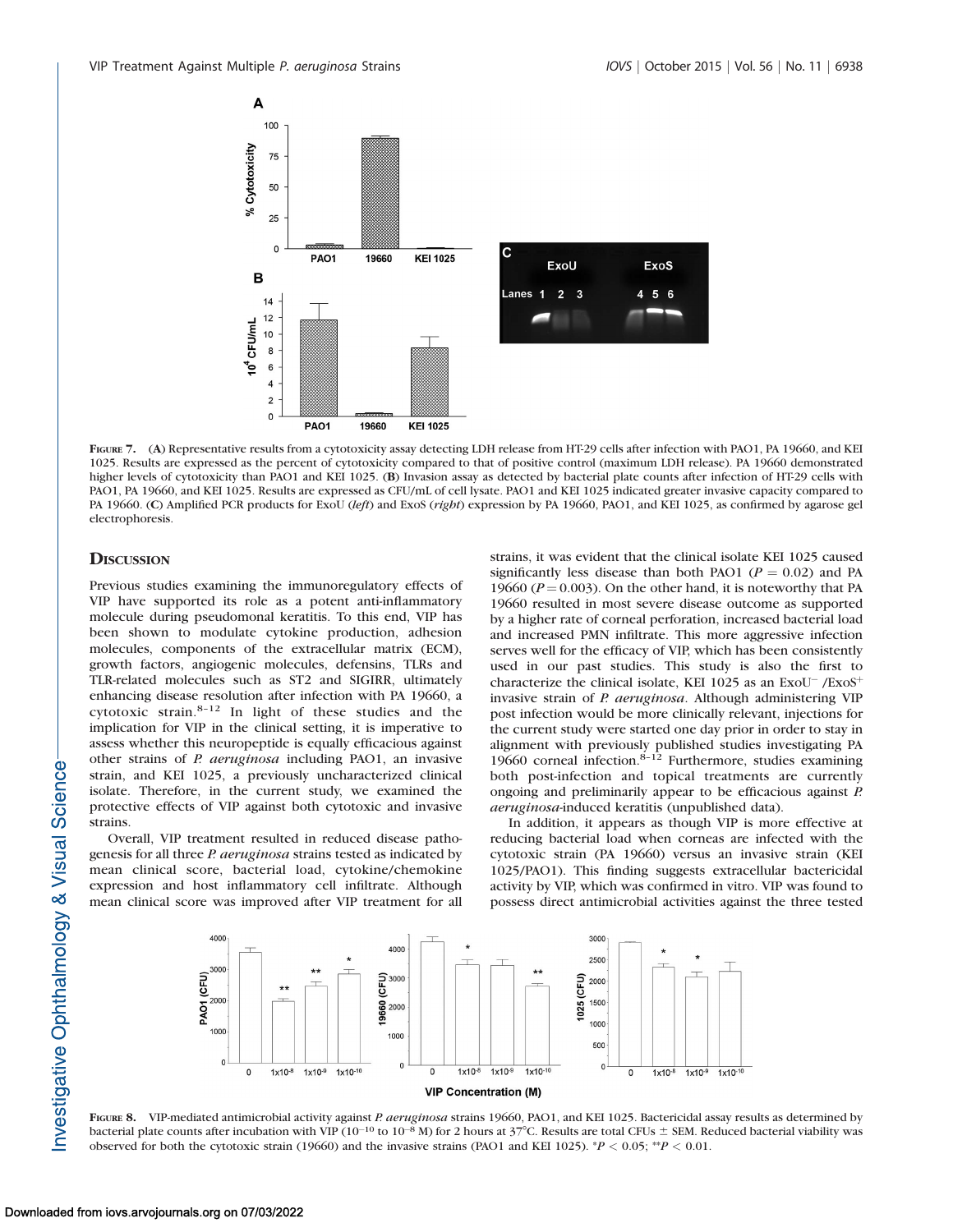strains as revealed by decreased bacterial viability. These results correlate well with previous publications indicating a direct antimicrobial effect on a variety of pathogens, including Pseudomonas.<sup>22,23</sup> In fact, generation of two synthetic VIP analogs (VIP51 and VIP51 [6-30]) by Campos-Salinas et al.<sup>23</sup> has resulted in increased metabolic stability as well as enhanced antimicrobial features.

Because it is clear that VIP functions to alter the cytokine/ chemokine expression profile during inflammation/infection, our preliminary findings indicating for the first time that SOCS3, COX-2, and 12-LOX are affected by VIP treatment provide potential mechanisms by which the neuropeptide exerts its effects. SOCS3, in particular, is known to convey resistance against *Mycobacterium tuberculosis* infection<sup>24</sup> by regulating IL-6/STAT3 signaling. Although it is unclear whether VIP influences this signaling pathway directly (or through other SOCS genes), it is a provocative lead that would expand upon the immunoregulatory capacity of this neuropeptide.

Given that VIP has been found to have pleiotropic immune functions (including anti-inflammatory and antimicrobial), we began investigating potential pro-resolving effects related to lipid mediator pathways. Resolution of inflammation is an active process by which SPMs are generated, subsequently leading to restoration of immune (and tissue) homeostasis.<sup>25</sup> Once arachidonic acid is released from the cell membrane, it can be metabolized by three families of enzymes: (1) cyclooxygenases (COXs), (2) lipoxygenases (LOXs), and (3) cytochrome P450s to form lipid autocoids, prostaglandins (PGs), leukotrienes (LTs), and LOX-derived lipoxins. Although proinflammatory mediators such as PGs and LTs are essential components for the initiation of inflammation, endogenous specialized pro-resolving lipid mediators (SPMs) such as lipoxins act as potent agonists of resolution. Previous studies have indicated that both COX-derived PGs and LOX-derived LTs are present in the eye.<sup>26-29</sup> Furthermore, endogenous LXA4, which can be formed by 12-LOX, has been detected in both healthy and injured corneas and appears to play an important role in corneal wound healing.<sup>26</sup> As such, COX-2 and 12-LOX mRNA expression was examined and VIP treatment resulted in an up-regulation of both enzymes after infection. These data further support an immunoregulatory versus anti-inflammatory role for VIP, where inflammatory-induced release of PGs is required for lipid mediator switch toward resolution. In other words, VIP does not simply reduce all pro-inflammatory mediators, but regulates their expression so that resolution can be properly and effectively carried out. Moreover, it provides yet another avenue for investigation regarding the immunoregulatory effects of this neuropeptide. Although Ciabattoni et al.<sup>30</sup> found that VIP inhibited the synthesis and release of thromboxane  $A_2$  in guinea-pig lung during an anaphylactic reaction; this is the first study to describe a role for endogenous VIP and lipid mediators in a bacterial keratitis model.

In conclusion, results from the current study suggest that VIP improves disease outcome not only against infection with the cytotoxic strain, PA 19660, but also against the invasive strain, PAO1, and a clinical isolate, KEI 1025; thus, reinforcing its clinical applicability for bacterial keratitis. In addition, VIP treatment immunoregulates the host response on multiple levels; including cytokine/chemokine expression, inflammatory cell activation/persistence and lipid mediator pathways.

# Acknowledgments

Supported by National Institutes of Health Grants R01 EY023226 (EAB), P30EY004068 (Core Grant), and Research to Prevent Blindness.

Disclosure: T.W. Carion, None; C.R. McWhirter, None; D.K. Grewal, None; E.A. Berger, None

## **References**

- 1. Barr J. 2004 annual report. Contact Lens Spectrum. 2005;20: 26-32. Available at: http://www.clspectrum.com/ articleviewer.aspx?articleid=12733. Accessed July 1, 2015.
- 2. Keay L, Stapleton F, Schein O. Epidemiology of contact lensrelated inflammation and microbial keratitis: a 20-year perspective. 2007;33:346–353.
- 3. Chang DC, Grant GB, O'Donnell K, et al. Multistate outbreak of Fusarium keratitis associated with use of contact lens solution. JAMA. 2006;296:953–963.
- 4. Stapleton F, Edwards K, Keay L, et al. Risk factors for moderate and severe microbial keratitis in daily wear contact lens users. Ophthalmology. 2012;119:1516–1521.
- 5. Rattanatam T, Heng WJ, Rapuano CJ, Laibson PR, Cohen EJ. Trends in contact lens-related corneal ulcers. Cornea. 2001; 20:290–294.
- 6. Murillo-Lopez FH. Bacterial keratitis clinical presentation. Univeristy of Arkansas for Medical Sciences, Department of Ophthalmology. Available at: http://emedicine.medscape. com/article/1194028. Accessed May 17, 2015.
- 7. Wilhelmus KR. Indecision about corticosteroids for bacterial keratitis: an evidence-based update. Ophthalmology. 2002; 109:835–842.
- 8. Szliter EA, Lighvani S, Barrett RP, Hazlett LD. Vasoactive intestinal peptide balances pro- and anti-inflammatory cytokines in the Pseudomonas aeruginosa-infected cornea and protects against corneal perforation. J Immunol. 2007;179: 1105–1114.
- 9. Berger EA, McClellan SA, Barrett RP, Hazlett LD. VIP promotes resistance in the Pseudomonas aeruginosa-infected cornea by modulating adhesion molecule expression. Invest Ophthalmol Vis Sci. 2010;51:5776–5782.
- 10. Jiang X, McClellan SA, Barrett RP, Berger EA, Zhang Y, Hazlett LD. VIP and growth factors in the infected cornea. Invest Ophthalmol Vis Sci. 2011;52:6154–6161.
- 11. Jiang X, McClellan SA, Barrett RP, Zhang Y, Hazlett LD. Vasoactive intestinal peptide downregulates proinflammatory TLRs while upregulating anti-inflammatory TLRs in the infected cornea. J Immunol. 2012;189:269–278.
- 12. Berger EA, Vistisen KS, Barrett RP, Hazlett LD. Effects of VIP on corneal reconstitution and homeostasis following Pseudomonas aeruginosa induced keratitis. Invest Ophthalmol Vis Sci. 2012;53:7432–7439.
- 13. Kwon B, Hazlett LD. Association of CD4+ T cell-dependent keratitis with genetic susceptibility to Pseudomonas aeruginosa ocular infection. J Immunol. 1997;159:6283–6290.
- 14. Rudner, XL, Kernacki, KA, Barrett, RP, Hazlett. LD. Prolonged elevation of IL 1 in Pseudomonas aeruginosa ocular infection regulates macrophage-inflammatory protein-2 production, polymorphonuclear neutrophil persistence, and corneal perforation. J Immunol. 2000;164:6576–6582.
- 15. Hazlett LD, Moon MM, Strejc M, Berk RS. Evidence for Nacetylmannosamine as an ocular receptor for P. aeruginosa adherence to scarified cornea. Invest Ophthalmol Vis Sci. 1987;28:1978–1985.
- 16. Williams, RN, Paterson, CA, Eakins, KE, Bhattacherjee. P. Quantification of ocular inflammation: evaluation of polymorphonuclear leucocyte infiltration by measuring myeloperoxidase activity. Curr Eye Res. 1982;2:465–470.
- 17. Roux KH. Optimization and troubleshooting in PCR. PCR Methods Appl. 1995;4:S185–S194.
- 18. Carow B, Rottenberg ME. SOCS3, a major regulator of infection and inflammation. Front Immunol. 2014;5:1–13.